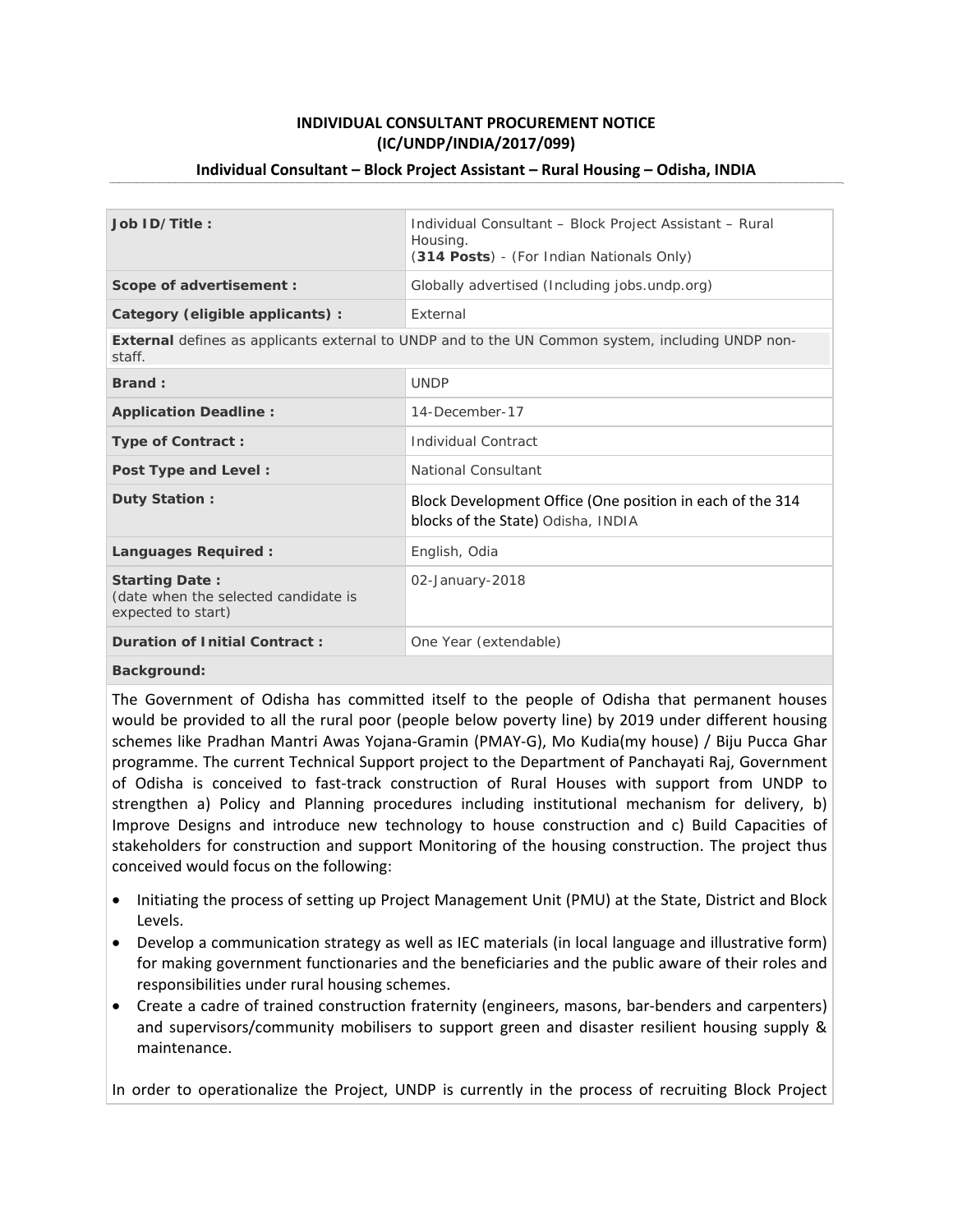Assistant‐Rural Housing to support the nodal agency (State Government). The Block Project Assistant would be placed within the Block Development Office.

The Block Project Assistant will work under the guidance of the Block Development Officer and the Block Project Coordinator who will provide overall project implementation guidance.

**Description of Responsibilities :**

**Summary of Key Functions:** The key results have an impact on the success of country programme within specific areas of cooperation. In particular, the key results will have an impact on poor and marginalized sections of the community and help in reducing poverty.

- Online data entry at Block level in the centralized housing software i.e. AWASSOFT and the web portal of the Government of Odisha;
- Synchronizing the reports and photographs of houses at various stages captured through Awass App and other Apps developed by the state with concerned software databases;
- Assistance in maintaining the electronic database for storage, retrieval and access of housing data, along with policies guidelines, manuals on rural housing;
- Assist Block Development Office in data entry and data management regarding housing schemes of the block;
- Data Analysis and Reporting;
- Any other tasks that may be assigned from time to time by Block Development Officer, the Block and District Project Coordinators.

# **Competencies :**

# **Functional Competencies:**

## **Knowledge Management and Learning**

A proven record in computer operation and data entry

# **Development and Operational Effectiveness**

• Strong analytical and planning skills.

# **Management and Leadership**

- Consistently approaches work with energy and a positive, constructive attitude
- Demonstrates strong oral and written communication skills
- Ability to prioritize assignments and requirements, and multitask as needed
- Demonstrates openness to change and ability to manage complexities

## **Corporate Competencies:**

- Displays cultural, gender, religion, race, nationality and age sensitivity and adaptability;
- Demonstrates integrity and ethical standards.

## **Qualifications :**

## **Education:**

• Intermediate with at least 6 months' Diploma/Course in computer applications.